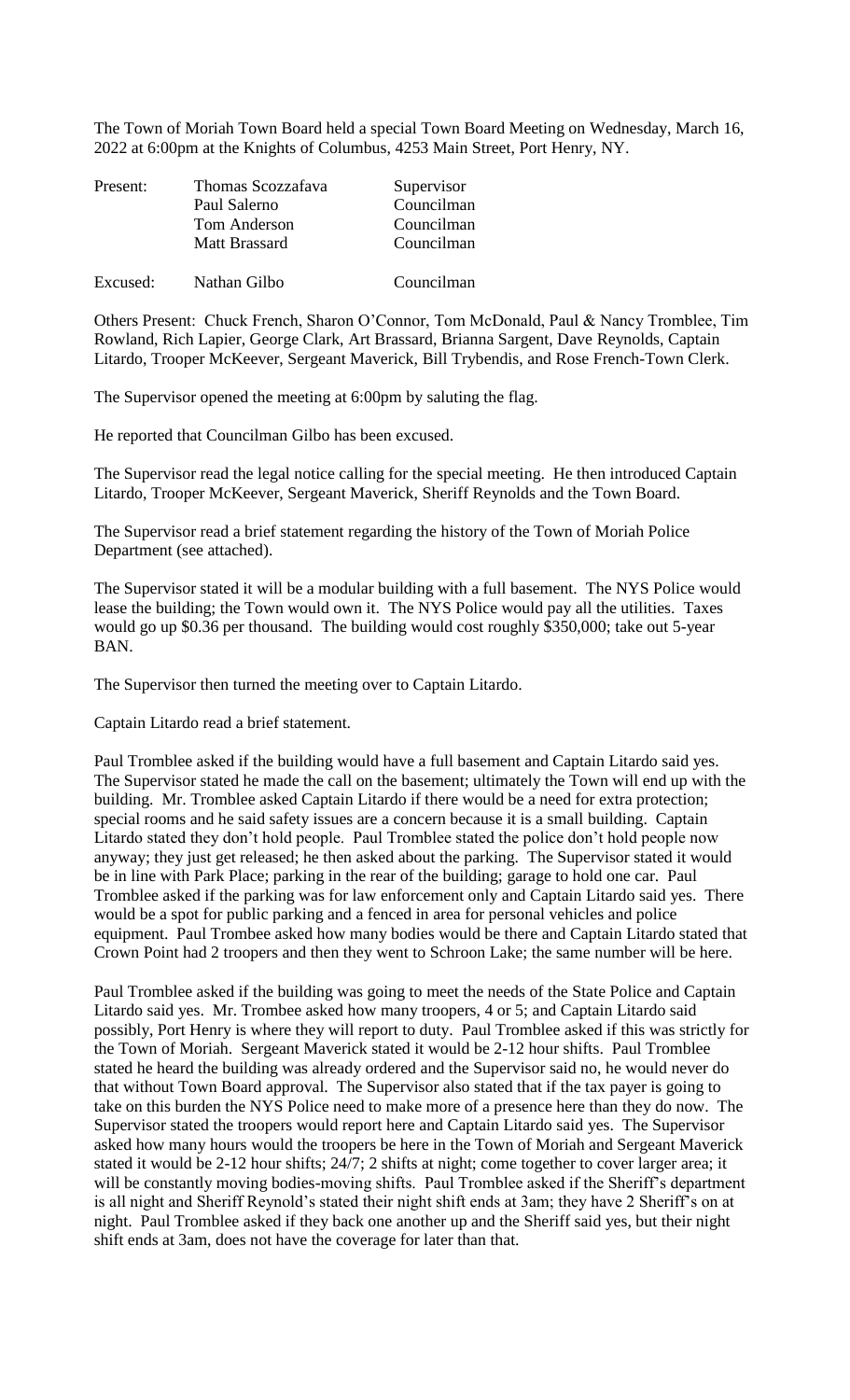The Supervisor stated he wanted this meeting to get ideas from the people; will make a decision in April. We need to get started due to material shortages everywhere. The Supervisor asked Captain Litardo if there was a time frame that they needed to be in by and Captain Litardo said no. Chuck French asked how many years the Police have agreed to be here and the Supervisor said 20 years. The Supervisor asked about staffing; would there be a BCI officer here and Captain Litardo said yes, he stated he was told there would be an office here for one at one time.

Tom McDonald asked if the prison could be used for NYS Police administration. The Supervisor stated he suggested they move Ray Brook and Lewis to the prison already but as of right now he doesn't know what they are going to use the building for. Paul Tromblee stated the building could end up costing \$400,000. The Supervisor stated it has to meet all of the NYS Police specs; the Town will own the building; they do the rest. Chuck French asked about building  $&$  grounds maintenance and the impact that will have on the tax payer. Rich Lapier stated we maintain Building  $&$  Grounds now. The Supervisor said yes, we will maintain building  $&$  grounds. The Supervisor stated if the Town hired 2 more officers that \$300,000 would be gone in one year. He also stated that he fully supports this project; he has been Supervisor over 30 years. Chuck French asked if the building Art Brassard was in now could hold more officers and Art Brassard said it did years ago.

Paul Tromblee stated that nobody is really against this; we just need to know what we are taking on. The Supervisor stated he supports this but we need to make sure we get more coverage. He feels a police station here would be a deterrent. He offered several different locations to the State Police.

The Supervisor asked the Board if they had any questions or comments. Councilman Anderson stated he fully supports this and he also feels it will be a deterrent and he feels we need to act quickly. Paul Tromblee stated if we wait it could end up costing \$600,000. The Supervisor stated that if it was stick built we would have to pay prevailing wages and the cost would be double.

Brianna Sargent stated she is the Court Clerk and she has Art Brassard right next door at her disposal if she has a safety concern; has to wait 30 minutes for a Sheriff to get here; she is here 9am – 5pm; sometimes later, will the State Police be available; Sergeant Maverick stated they could potentially be in the area.

George Clark asked if this Police Station would affect the Sheriff's Department and Sheriff Reynolds said no, they help each other out; currently lose coverage due to travel; they are not opposed to it at all.

The Supervisor stated from 3/1/21-3/1/22 there were 184 calls to Moriah; the Sheriff's department handled 49, Art Brassard handled 34 and the State Police handled 101. Paul Tromblee stated you can get that information right off line-criminal justice site.

Councilman Anderson stated the Moriah PD is being phased out because we can't get anybody; future is bleak.

Paul Salerno asked Captain Litardo will the NYS Police be in the Town of Moriah at all times. Sergeant Maverick stated unless there is a big emergency outside of the Town where several departments are responding, there might not be, that is the way it is now. Councilman Salerno thanked the NYS Police, the Sheriff's Department and Art Brassard; bail reform has made some tough times.

Paul Tromblee stated people are worried that the troopers assigned here will just be sitting at the building. The Supervisor stated our own police still have to go out and patrol. The Town of Moriah will see more State Police presence.

Anthony Harlow asked on Facebook live if there would be any civilian jobs at this sub-station and Captain Litardo said no. He stated the State Police have 3 different types of stations: office of convenience-basically where a trooper can make calls; a satellite station, like what would be here in Port Henry-troopers assigned here and regular police stations; there are no civilians in any of them.